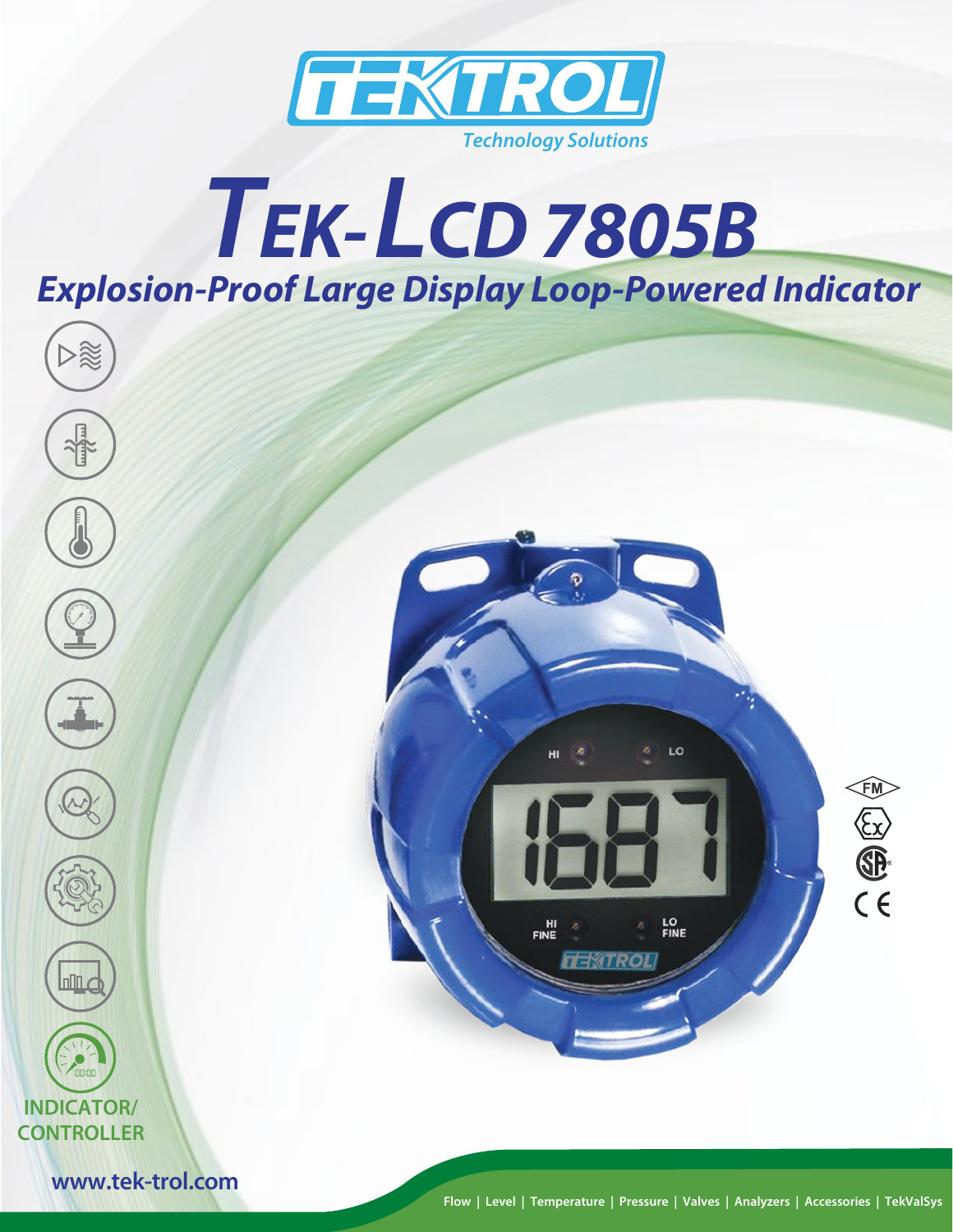

#### *Introduction*

#### **The Tek-LCD 7805B Explosion-Proof Large Display Loop-Powered Indicator**

The Tek-LCD 7805B is an explosion-proof, loop-powered process Indicator with 1" display digits in a field-mountable enclosure designed for demanding applications in hazardous areas or in the harshest environmental conditions. The meter derives all of its power from the 4-20 mA loop with a small 1 V drop so there is no need to run additional, costly power lines into a hazardous area. The Tek-LCD 7805B loop-powered indicator carries FM, CSA, ATEX, and IECEx approvals for use in hazardous areas. It is programmed using four easy-to-access, front-mounted control dials.

#### *Features*

- 4-20 mA Input
- Modern, Sleek and Practical Enclosure for Safe Areas
- 3½ Digits, 1" (0.08 ft) Display
- Display Mountable at 0°, 90°, 180°, and 270°.
- Easy Calibration and Installation
- Loop-Powered Backlight Option
- 1 V Drop (4 V with Backlig ht)
- Explosion-Proof, IP68, NEMA 4X Enclosure
- Flanges for Wall or Pipe Mounting
- HART Protocol Transparent
- Operates from -40 °C to 75 °C (-40°F to 167°F)

## *Dimensional Drawings*

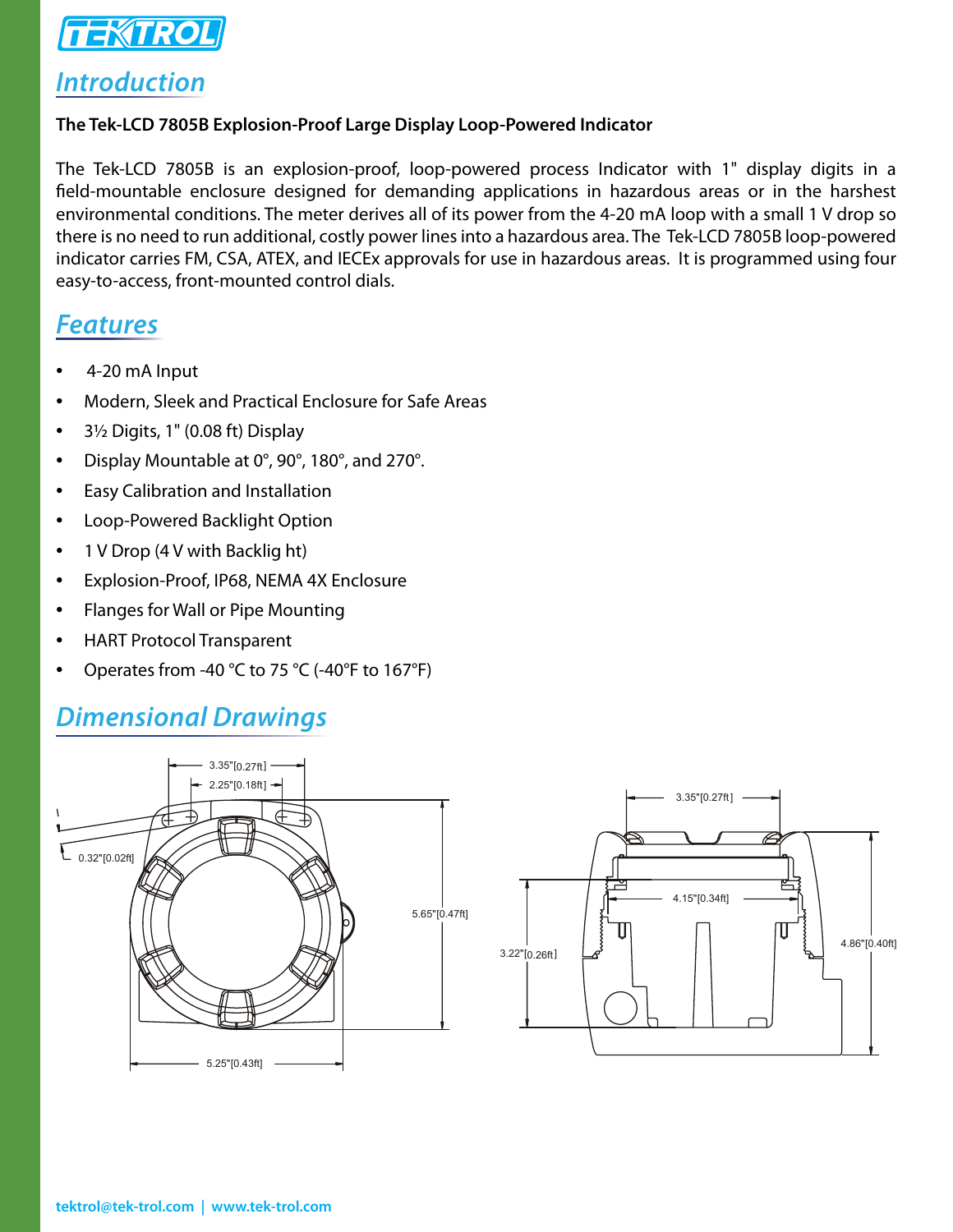

## *Specifications*

#### **General**

| <b>Display</b>                      | 31/2 digit LCD, 1" (0.08 ft); -1,999 to 1,999                                                                                                                                                                                                                                   |
|-------------------------------------|---------------------------------------------------------------------------------------------------------------------------------------------------------------------------------------------------------------------------------------------------------------------------------|
| <b>Display Update Rate</b>          | 2.5 Updates/Second                                                                                                                                                                                                                                                              |
| <b>Display Orientation</b>          | Display may be mounted at 90° increments up to 270° from default orientation                                                                                                                                                                                                    |
| <b>Externally Powered Backlight</b> | Voltage Range: 9-36 VDC                                                                                                                                                                                                                                                         |
| <b>Over Range</b>                   | Display reads 1 on the left most digit                                                                                                                                                                                                                                          |
| <b>Recalibration</b>                | Recommended at least every 12 months.                                                                                                                                                                                                                                           |
| <b>Programming Method</b>           | Four front mounted rotary control dials accessed when the cover is removed.                                                                                                                                                                                                     |
| <b>Normal Mode Rejection</b>        | 60 dB rejection ratio                                                                                                                                                                                                                                                           |
| <b>Operating Temperature Range</b>  | -40 °C to 75 °C (-40°F to 167°F)                                                                                                                                                                                                                                                |
| <b>Storage Temperature Range</b>    | -40 °C to 75 °C (-40°F to 167°F)                                                                                                                                                                                                                                                |
| <b>Relative Humidity</b>            | 0 to 90% non-condensing                                                                                                                                                                                                                                                         |
| <b>Connections</b>                  | Screw terminals accept 12 to 22 AWG wire                                                                                                                                                                                                                                        |
| Enclosure                           | Explosion-proof die cast aluminum with glass window, 0.30% max copper content, corrosion resistant epoxy coating,<br>color: blue. NEMA 4X, IP68. Two 34" NPT threaded conduit openings. One 34" NPT nickel plated brass conduit plug with<br>0.03 ft hex key fitting installed. |
| Mounting                            | May be mounted directly to conduit. Two slotted flanges for wall mounting or NPS 1½" to 2½" or DN 40 to 0.21 ft pipe<br>mounting.                                                                                                                                               |
| <b>Overall Dimensions</b>           | 5.65" x 5.25" x 4.86" (.47 ft x 0.43 ft x 0.40 ft) (W x H x D)                                                                                                                                                                                                                  |
| Weight                              | 5.00 lbs (80 oz, 2.27 kg)                                                                                                                                                                                                                                                       |

## **Input**

| <b>Input Range</b>                   | $4-20$ mA                                                                                                                                                                                                                                            |
|--------------------------------------|------------------------------------------------------------------------------------------------------------------------------------------------------------------------------------------------------------------------------------------------------|
| Accuracy                             | $\pm$ 0.1% of full span $\pm$ 1 count                                                                                                                                                                                                                |
| <b>Temperature Drift</b>             | 150 PPM/℃ from -40 to 75℃ ambient                                                                                                                                                                                                                    |
| <b>Decimal Point</b>                 | User selectable decimal point                                                                                                                                                                                                                        |
| <b>Calibration Range</b>             | 4 mA input: -1000 to +1000; 20 mA between 20 and 2000 counts greater than 4 mA display. Two point linear display<br>span.                                                                                                                            |
| <b>Maximum Voltage Drop</b>          | ∣ VDC @ 20 mA without backlight; 4 VDC @ 20 mA with loop-powered backlight.                                                                                                                                                                          |
| <b>HART Transparency</b>             | Analog input will not interfere with existing HART communications on the wired 4-20 mA signal                                                                                                                                                        |
| <b>Loop-Powered Backlight Option</b> | Factory installed only. Powered directly from the 4-20 mA loop, no batteries required. Backlight can be enabled or<br>disabled via alternative wiring of terminal block. The display brightness will increase as the input signal current increases. |
| Input Overload                       | Over current protection to 2 A max.                                                                                                                                                                                                                  |
|                                      |                                                                                                                                                                                                                                                      |

## **Product Ratings and Approvals**

| <b>FM</b>               | Explosion-proof for use in Class I, Division 1, Groups B, C, D. Class II, Division 1, Groups E, F, G.<br>Class III, Division 1; T6. Class I, Zone 1, AEx d IIC T6 Gb. Zone 21, AEx tb IIIC T85°C.<br>Ta = -40 °C to 75 °C. Enclosure: Type 4X & IP66. Certificate number: 3040391 |
|-------------------------|-----------------------------------------------------------------------------------------------------------------------------------------------------------------------------------------------------------------------------------------------------------------------------------|
| <b>ATEX</b>             | II 2 G D. Ex d IIC T6 Gb. Ex tb IIIC T85°C Db IP68. Ta = -40 °C to 75 °C. (-40°F to 167°F) Certificate number: Sira 10ATEX1116X                                                                                                                                                   |
| CSA                     | Class I, Division 1, Groups B, C, D. Class II, Division 1, Groups E, F, G. Class III, Division 1; T6. Class I, Zone 1, Ex d IIC T6.<br>Ta = -40 °C to 75 °C. Enclosure: Type 4X & IP66. Certificate number: 11 2325749                                                            |
| <b>IECE<sub>x</sub></b> | Ex d IIC T6 Gb. Ex tb IIIC T85°C Db IP68. Ta = -40 °C to 75 °C (-40°F to 167°F)<br>Certificate number: IECEx SIR 10.0056X.                                                                                                                                                        |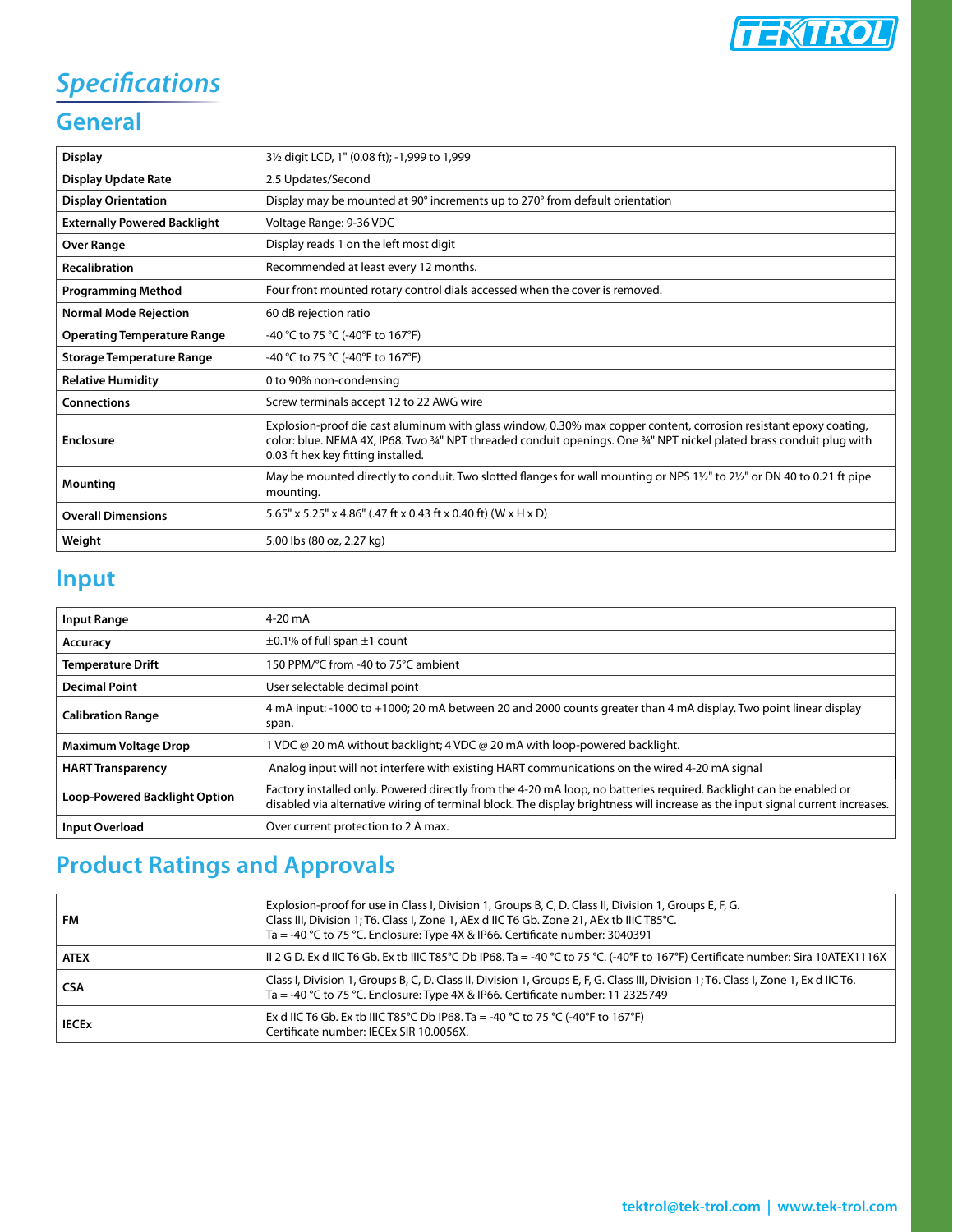

# *Popular Models*

| <b>Model Number</b> | <b>Description</b>                                      |
|---------------------|---------------------------------------------------------|
| 7805B-0L0           | <b>Explosion-Proof Large Display Loop-Powered Meter</b> |

## *Accessories*

| <b>Model Number</b> | <b>Description</b>                       |
|---------------------|------------------------------------------|
| 7800A-6846          | Steel Pipe Mounting Kit                  |
| 7800A-6846SS        | <b>Stainless Steel Pipe Mounting Kit</b> |
| 7800B-002           | 34" M-NPT to 1/2" F-NPT Approved Reducer |